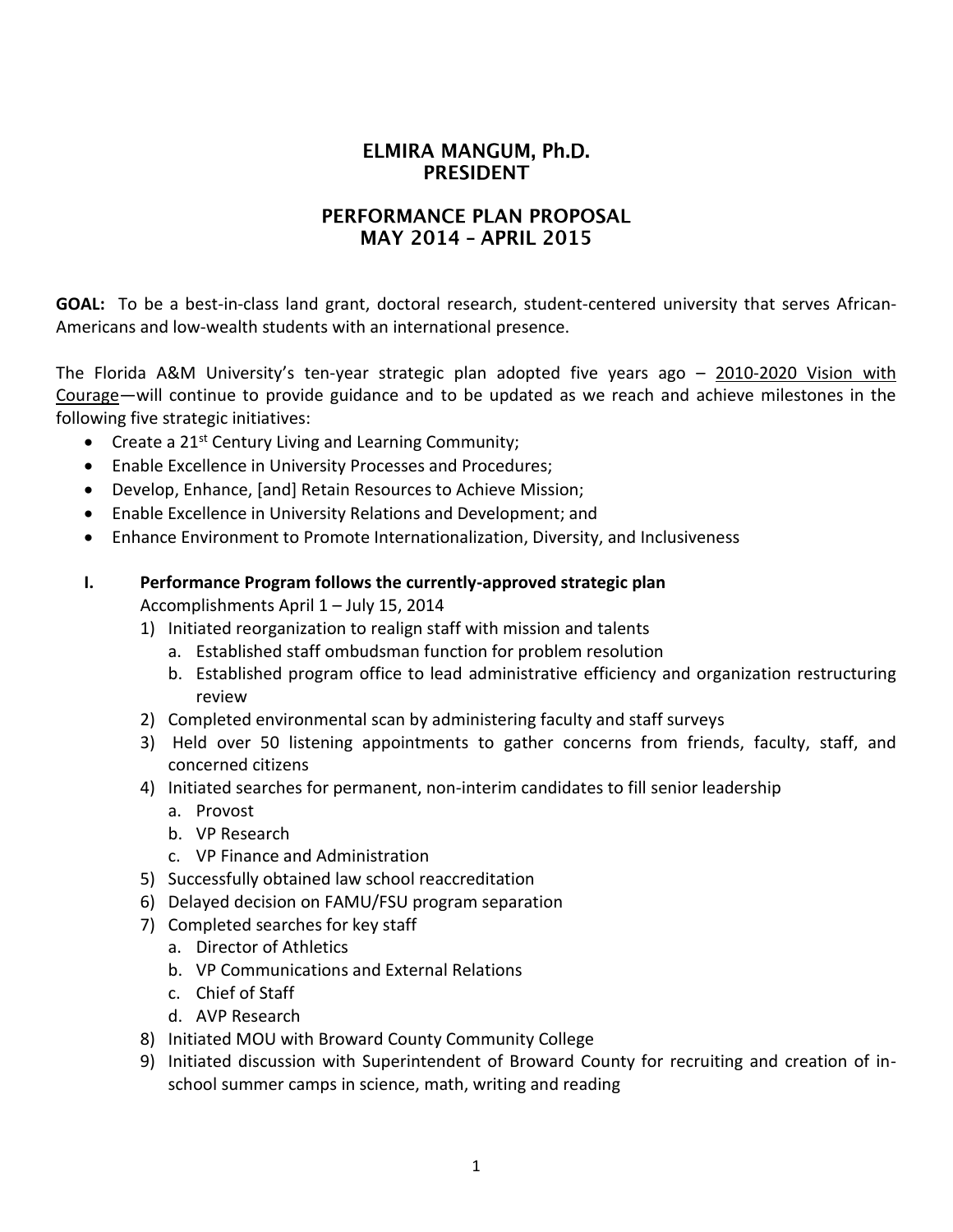- 10) Began outreach to improve community and alumni relations, as part of overall communications and development strategy, including, but not limited to:
	- Meeting and networking with members of the Tallahassee Chamber of Commerce
	- Attended the National Alumni Association Meeting in Kentucky
	- Addressed the Atlanta Alumni Association
	- Addressed and joined the Economic Club of Florida
	- Attended the Broward County Alumni Association Meeting
	- Met with members of the judicial community
	- Met with TCC Board of Trustees
	- Formed President's Alumni Advisory Committee on Athletics
- 11) Secured \$2.5 million in additional funding for STEM education during the legislative session
- 12) Significant service contributions to FAMU outside the portfolio as President:
	- a. Member of the Board of Directors of HERS, Finance Committee and Chair of the Audit Committee
	- b. Served as a panelist at Cornell University, Women in Science and Engineering (WISE)
	- c. Joined the Board of Directors, Finance Committee of the National Action Council for Minorities in Engineering (NACME)

#### **II. Annual Goals and Objectives 2014-2015**

Plans for 2014-2015 in support of the established strategic initiatives organized by initiative.

#### **A. Create a 21st Century Living and Learning Community**

- 1) Expand the campus into the surrounding community and region through academic programing with invitations to campus events
- 2) Create theme houses on campus from existing dorms; and generate room assignments based on majors, interests, and student affinity self-identifications
- 3) Extend student participation into community organizations through internships and volunteer opportunities
- 4) Provide programming in the dorms to engage students and support the learning environment
- 5) Expand freshman reading program to include the local community and discussion groups by working with the public library and book clubs
- 6) Create more opportunities for the community to come to campus while extending campus scholarship into the community to solve program utilizing focus groups and participation on local planning and community boards
- 7) Expand on-line learning and distance education offerings by converting undergraduate forcredit courses
- 8) Reorganize student success centers for improved effectiveness with increased learning support through use of organized volunteers
- 9) Evaluate high failure rate courses and provide learning support to students and faculty through development and providing instructional support by using more subject specific volunteers
- 10) Restore campus to a full-service, year-round learning environment by ending the four-day workweek in summer
	- The University will be open Monday through Friday and will use flexible scheduling to accommodate leave requests, time off, etc.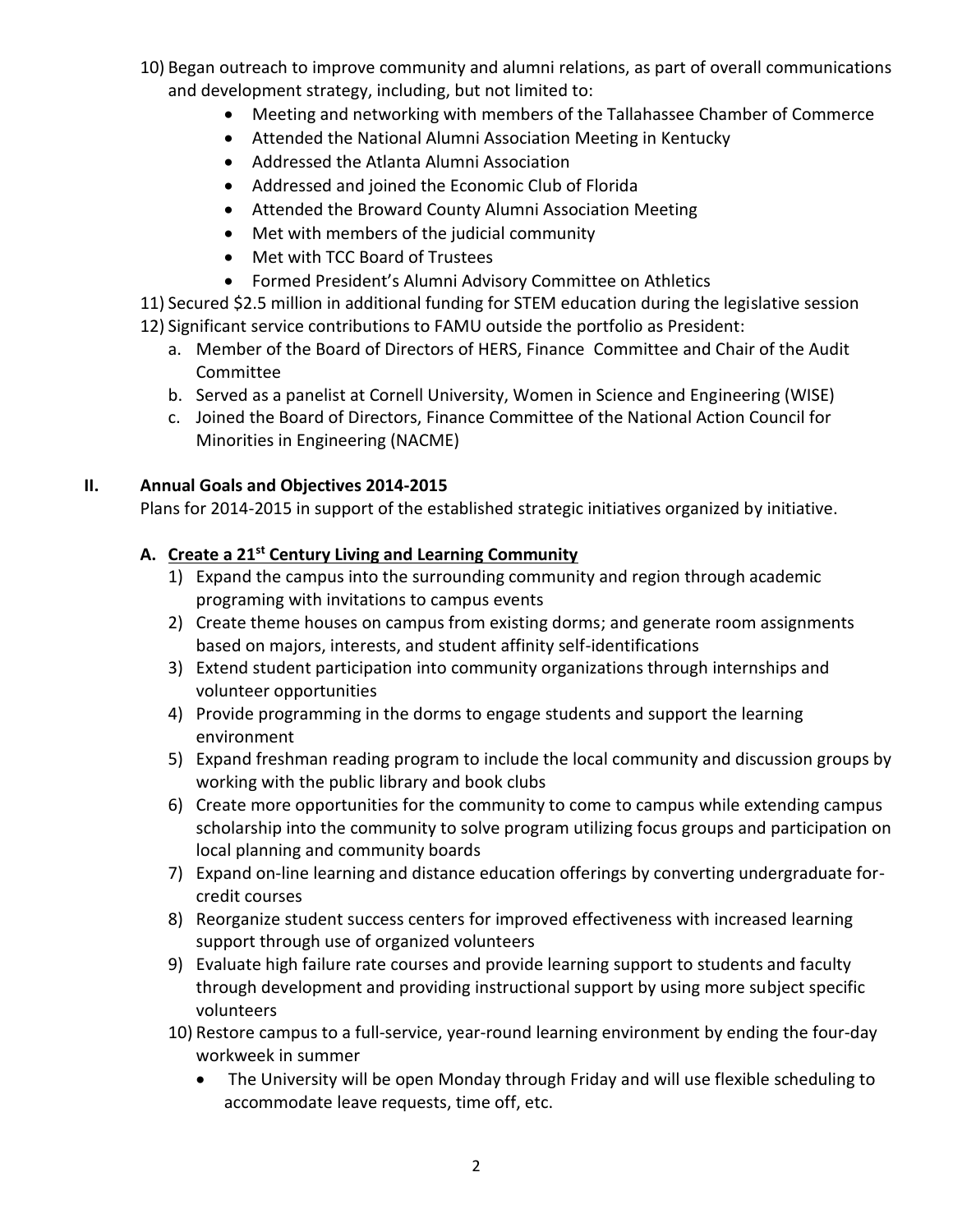#### **B. Enable Excellence in University Processes and Procedures**

- 1) Improve customer service by embarking on a campus-wide initiative focused on staff, students, and faculty development
- 2) Evaluate all administrative functions, service contracts, processes and procedures to inform changes for efficient and effective mission delivery. Manage risks using BLG Grounded Change Model
	- a. Build confidence and empower senior leadership team to create solutions and accept responsibility for outcomes while embedding ethics in all actions
	- b. Manage change processes by working collaboratively with diverse groups
	- c. Communicate leadership priorities
- 3) Enhance employee relations by activating campus ombudsperson for staff
- 4) Create a full-service human resources function and expand organizational development
- 5) Change overall approach to management of legal actions by reducing settlements and engaging in litigation
- 6) Redesign budget and planning process to enable completion of strategic plan by integrating long-range plans with financial plan
- 7) Use technology to advance institutional mission by upgrading and establishing standards
- 8) Use state-of-the-art analytics to inform program changes and development

### **C. Develop, Enhance, Retain Resources to Achieve Mission**

# **The overarching action plan is to enable achievement of the BOG-FAMU performance funding work plan for 2014-2015 to maintain state support.** *See attached Florida A&M University 2014-2015 Work Plan*.

- 1) Develop legislative strategy to increase contributions from federal and state governments
- 2) Enhance the Technology Transfer function so that research products can be brought to market
- 3) Provide incentives for research facility and research projects with a goal of increasing, research revenues
- 4) Promote interdisciplinary cooperation among and between colleges to help maximize research revenues
- 5) Develop a long-term strategy to generate income from the Brooksville property that is being granted to the University by the federal government
- 6) Increase transfer and articulation agreements
- 7) Enhance research capability and funding through creation of research centers; provide faculty release time; and reduce instructional load
- 8) Use technology to advance institutional mission by upgrading and establishing standards
- 9) Design and set the stage for an increased annual giving program and leadership and major gifts campaign
	- a. Increase prospect identification and gift targeting for annual and capital campaigns
	- b. Use digital marketing and media to include a goal-oriented multi-year strategy
	- c. Begin process of rebranding towards a best-in-class university by transforming operations to operate efficiently by establishing metrics that underpin operational results
- 10) Use state of the arts analytics to inform program changes and development
- 11) Promote the active participation of students, faculty, and staff in the University energy efficiency and other sustainability efforts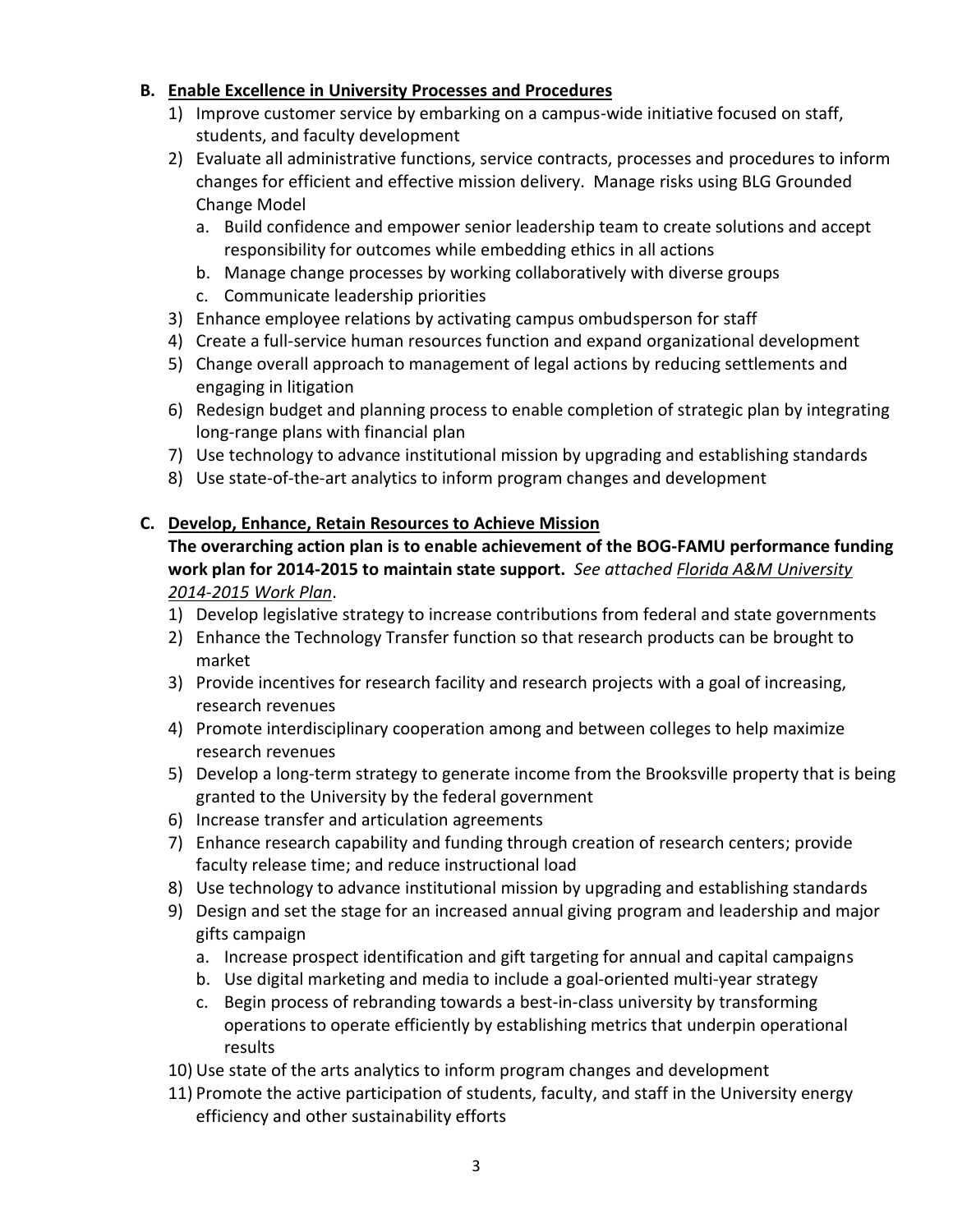### **D. Enable Excellence in University Relations and Development**

- 1) Undertake rebranding of the institution in order to improve image and promote long-term strategic objectives
- 2) Develop a strategic long-term strategy for giving that is organized and consistent
- 3) Began implementing financing and fundraising strategy to ensure the long-term viability of the school's athletic program
- 4) Improve date collection—regarding giving—to ensure accurate information is available so that a targeted and focused strategy of giving can be initiated
- 5) Implement the silent phase of a strategic capital campaign to provide endowment for critical areas
- 6) Create new and exemplify existing communication opportunities by leveraging emerging opportunities
- 7) Integrate emerging technologies into the communications process to effectively reach and influence key audiences
- 8) Make the Office of Communications and External Relations central to university-wide communications, in cooperation with campus communicators and the University leadership
- 9) Gain and leverage external validation of the quality and impact of the University and its leadership
- 10) Establish a key communicator network and expand stakeholders
- 11) Include the Deans and college officers in the fund-raising planning and priority setting processes

## **E. Enhance Environment to Promote Internationalization, Diversity, and Inclusiveness**

- 1) Engage in leadership development activities and increase opportunities for the leadership team to affect higher education policy and public policy and opinion
- 2) Work with Alumni Association to provide increased opportunities to be inclusive of all graduates
- 3) Establish diversity initiatives across the University functions including faculty, staff, and student recruitment
- 4) Establish international and diverse alumni associations
	- **a.** Complete the West Africa Association, which is in the developmental stage
- 5) Expand student recruitment into international markets through partnerships with other universities and national organizations
- 6) Create an Office of Veterans Affairs to assist veterans with their college transition by obtaining access to federal, state, and local veterans programs and monitoring progression from enrollment through graduation
- 7) Enhance facilities and clarify planning process around space and facility use

# **III. Key Initiatives and Investments from the 2015 Work Plan**

- A. Increase the persistence/retention of undergraduate students, leading to increased graduation rates
	- 1) Reorganize academic advisement
	- 2) Provide advisor training
	- 3) Improve developmental education and testing capability to enhance preparedness
	- 4) Restructure career development and expand opportunities for student and employer engagement